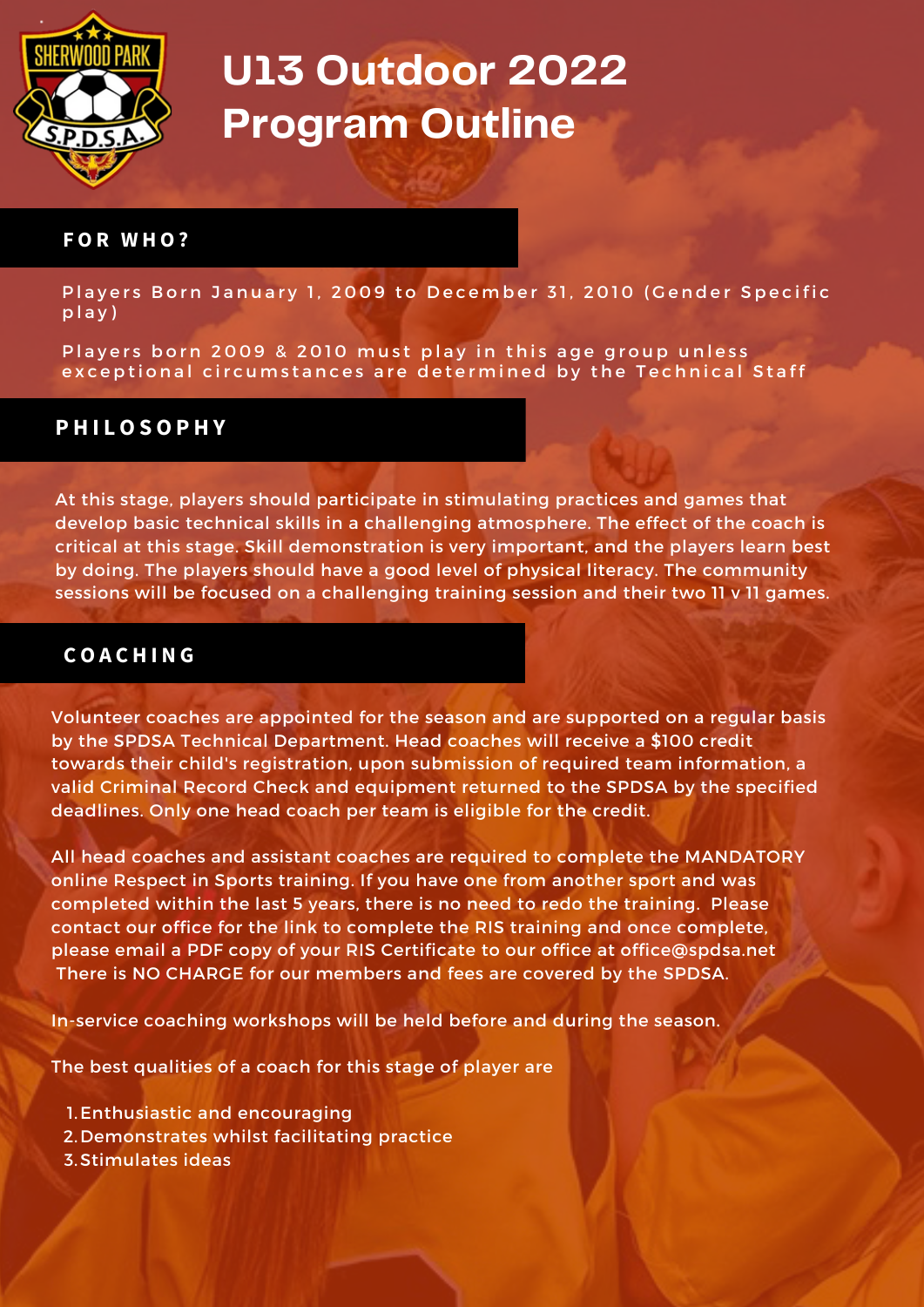

## **O F F I C A L S C A R D S**

Only registered team officials and players are allowed on the field, benching area, change rooms or in the hallways. Parents not volunteering, will be able to enjoy the games from the stands only. All team officials from U11 to U19 are required to have an SPDSA ID Card. Cards are valid for a maximum of 3 years and are the responsibility of the card holder. A \$20 fee will be charged for replacement of lost cards. Coaches/Managers without a card will not be allowed on the field or benching area during games. Please ensure you contact the SPDSA office, Monday - Friday, 9:00am - 5:00pm about ID Cards.

### **P L A Y E R S C A R D**

All Players from U11 to U19 are required to have an SPDSA ID Card. Starting Outdoor 2022, player cards will be electronic, so all members will need to upload a current photo to the player's registration profile. Photo must only be a head and shoulders shot with no hats or sunglasses. For teams playing in EMSA either an EMSA or SPDSA card is required to play. There is no grace period for ID cards.

## **P R O G R A M S T R U C T U R E**

Practices are at team discretion and the coach may ask for a small cash call to cover field rentals. Each practice should address individual ball mastery as well as individual and small group decisions when attacking and defending. Session plans can be provided to coaches upon request. Assistance at some practices and games during the season is available through the SPDSA technical department upon request of the coach.

2 games per week. 11v11 (10v10 plus goalkeepers)

#### **Game management**

- 1. Scores and Standings are kept at the U13 19 level with teams eligible for Provincial Competition.
- 2. Equal playing time for all players.
- 3. All players will have the opportunity to a variety of positions. Let the players experience different positions and the different challenges that these positions create.
- Warm Up all players with a ball, moving, ball mastery. 4.
- 5. Manage the amount of coaching during the game. "Let them play". Encourage creativity. Don't punish mistakes. Don't referee. Encourage both teams play.
- 6. Promote soccer that is free flowing, is coach-guided but not coach directed, and demands that all players on the field, regardless of their specified position, participate in defending and attacking.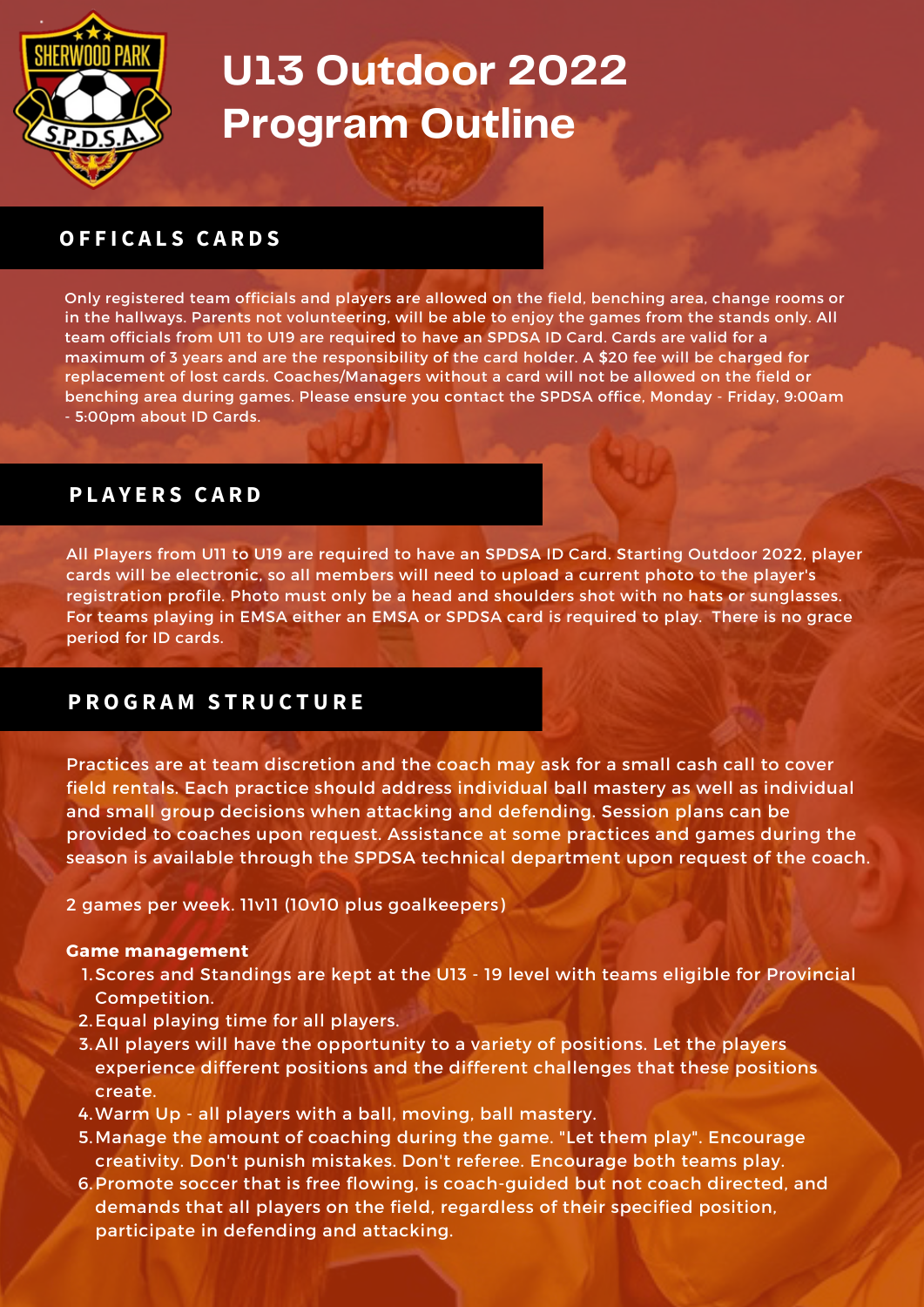

## **P R O G R A M S T R U C T U R E C O N T D**

The SPDSA is committed to providing a fair and equally balanced recreational league for all participants. Each year we get an increasing number of requests for player placements due to various reasons. This has put an enormous number of tasks on our volunteers and staff—some of these requests imbalance teams and some lopsided scores in games, which does not help anyone. The Community League is for development, fun and competition, but to have fun and have games, we need teams, and if players experience unpleasant conditions, they do not want to come back.

To achieve balanced teams, we have implemented the following team formation guidelines.

#### **F R I E N D R E Q U E S T S**

- We do not allow full or partial teams to register.
- One reciprocal friend request per player may be submitted upon registration.
	- While we do our best to accommodate player requests, they are not guaranteed. The top priority at the start of the season is to create balanced teams for each age group. Requests that prevent this from being achieved will not be accommodated.
	- $\circ$  If more than one friend is requested, only the first name listed will be considered.
	- o Players cannot request coaches. No exceptions.
- Volunteer coaches will have their own child on their team.
- We cannot switch children to a different team once formed due to the many moving parts and many special requests.
- Two coaches wishing to coach together will be permitted. However, no friend requests will be honoured, and the co-coach request will be considered the player request.
- Friend Requests submitted after the Regular Registration deadline will not be honoured.

## **C O M M I T M E N T L E V E L**

The community program does not entail the same level of commitment as our Phoenix program; however, players that sign-up are expected to participate in most games and practices. Team rosters are sized to maximize playing time; as a result, non-attendance will have an impact on the whole team.